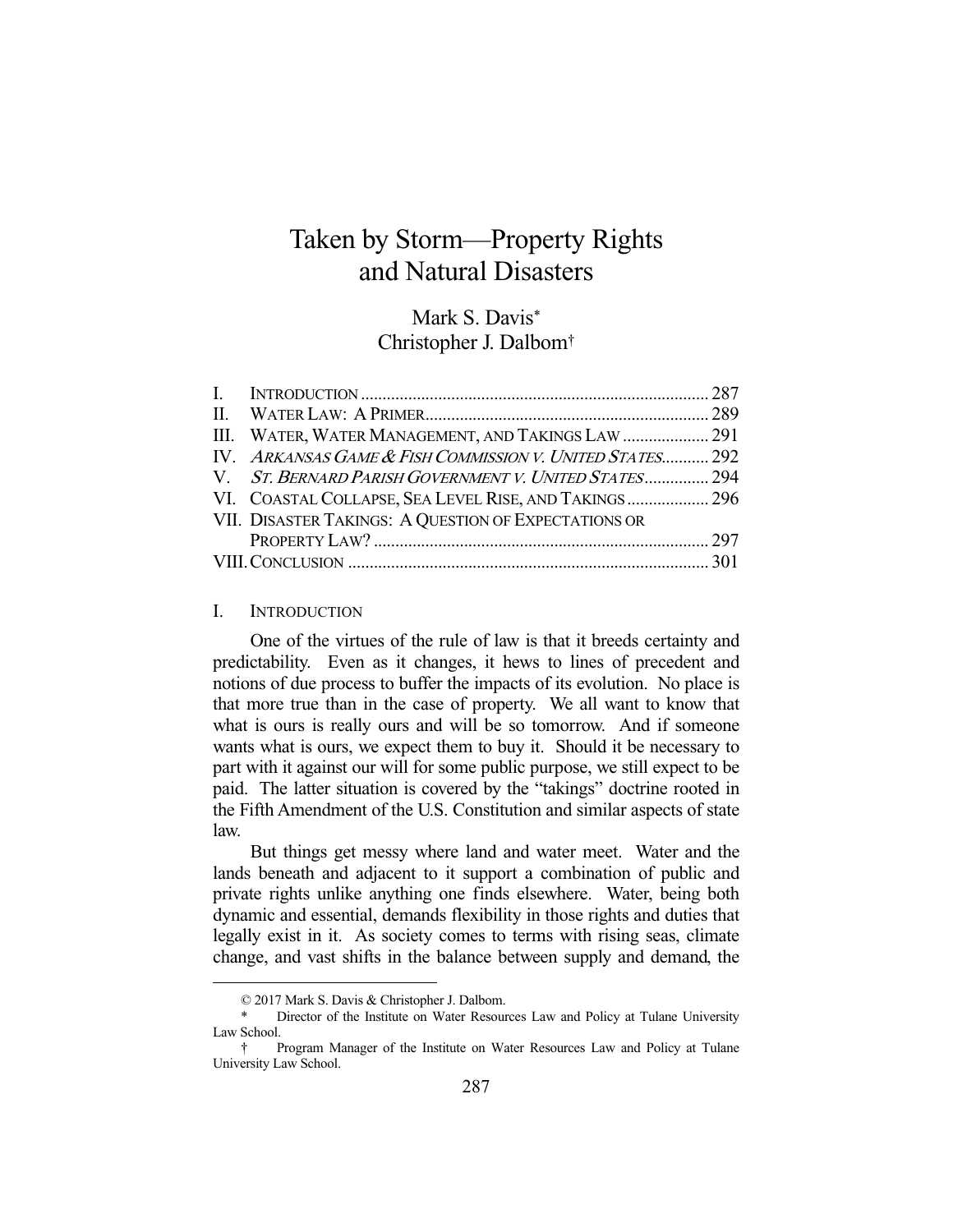lines between water's public and private aspects are going to become more important. Truth be told, it is already happening. That is what this Article is about—it is about understanding that taking law is not merely about governments' rights versus private rights. It must depend, first and foremost, on the nature of the property rights at stake, a question best answered by state law.

 This Article holds two truths to be self-evident: Takings law is a mess, and water law is a mess. Neither is surprising, but when the messiness of one contributes to that of the other, the chances for trouble goes way up. This is exactly what is starting to happen thanks to the evolution of takings law into the realm of water law, an area of law that really needs no help in being chaotic. A major impetus for this convergence has been natural disasters, such as Hurricane Katrina and the Mississippi River floods of 2011, and the steps that governments have taken to manage waters to reduce flooding risk. Specifically, the decisions in Arkansas Game & Fish Commission v. United States, St. Bernard Parish Government v. United States, and Quebedeaux v. United States suggest that takings claims will now be countenanced—even found—in cases that would have been surprising not so long ago.<sup>1</sup> The outcomes of these cases are not concerning so much as the apparent trend in the U.S. Court of Claims to decide these disputes on Constitutional grounds even though state water and property law might be perfectly well suited to resolving (or at least informing) those cases.

 This matters because takings cases at their heart involve a question of state law—the existence and nature of a property right. Takings law is evolving to the point that a plaintiff's private property right need only be established in the most general of terms without establishing the nature of that property interest.<sup>2</sup> This is fair enough in most cases because there is not much nuance to most estates in property where you have the interest your deed, lease, or succession vests in you. However, it is not a safe threshold in cases where riparian and littoral property rights are involved. In those cases, private rights are encumbered by public rights and subject to both defeasance and enhancement from the dynamics of

 <sup>1.</sup> Compare Ark. Game & Fish Comm'n v. United States, 133 S. Ct. 511, 515 (2012), and St. Bernard Par. Gov't v. United States, 121 Fed. Cl. 687, 746 (2015), and Quebedeaux v. United States, 112 Fed. Cl. 317 (2013), with Sanguinetti v. United States, 264 U.S. 146 (1924) (holding that a takings did not occur when the United States' construction of a canal caused increased flooding on an individual's property), and United States v. Mission Rock Co., 189 U.S. 391 (1903) (holding that an executive order reserving an island for naval purposes was not an appropriation after the state of California conveyed title of the same land).

<sup>2.</sup> See, e.g., St. Bernard Par., 121 Fed. Cl. at 719-20 (discussing the foreseeability of the flood in place of determining the character of the property right).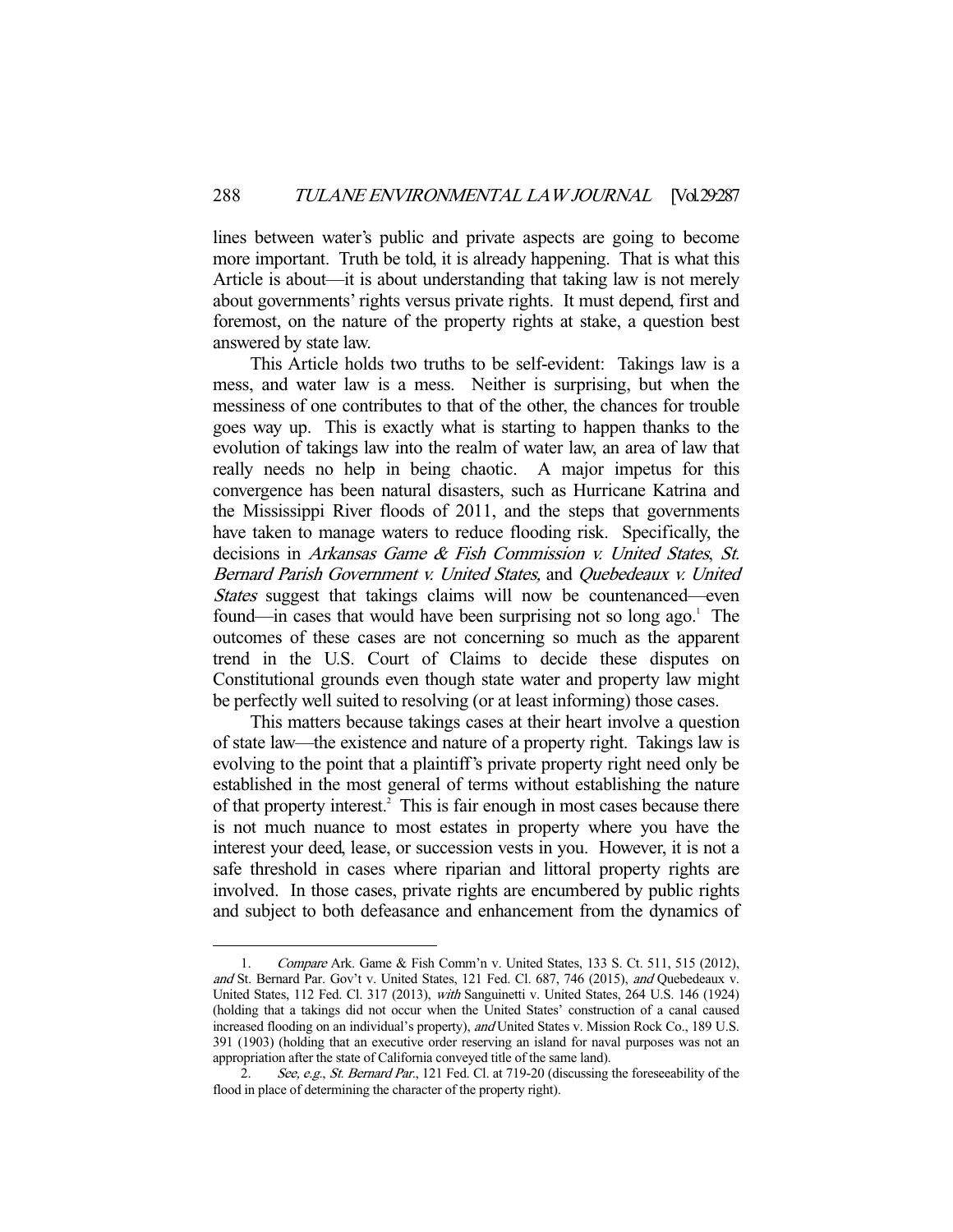water itself and by the historical patterns of use and management. This is the realm of water law, a realm where takings law has a place but not primacy—at least it used to be that way. In this Article we will make a case for why that should remain the case. To understand why, it is important to understand some of the basics of water law.

# II. WATER LAW: A PRIMER

-

 Water law and water management are not really about water. Indeed, it would be more than fair to say that water law and hydrology are, while acquainted, not on a first name basis. Water law and management are really about power and property. More specifically, water law is about the relationship among water and how it can be used on land and by whom. Its roots are ancient, running to a time when society and commerce were ordered around surface waters.<sup>3</sup> If there are background principles in law then water law is home to some of them.

 In the United States water law is primarily the province of the states, no two of which treat the relationship among water, land, and property in exactly the same way. That said, it is safe to say there are several foundational tenets.

(1) Flowing surface waters and navigable waters (including lakes and coastal waters) are either public or common property. They cannot be owned in their natural states, but private rights of use can be created in them incident to the ownership of land (riparianism) $\alpha$  or the use of water on land (prior appropriation). $\delta$ 

 <sup>3.</sup> See generally Jerome D. Priscoli, Water and Civilization: using history to reframe water policy debates and to build a new ecological realism, 1 Water Pol'y 623-36 (1998) (exploring the modern relevance of historical social organization around river basins and water sheds).

<sup>4.</sup> Riparianism is a doctrine that defines water rights in terms of the usage of water in association with the ownership of land. In short, if you own riparian lands, you have a right to use water for certain purposes. Riparianism is the baseline doctrine that is employed in all states in the eastern United States. Under riparian doctrine, water is a common good. That means it is a good subject to decisions by everyone with legal access to it. Joseph W Dellapenna, Special Challenges to Water Markets in Riparian States, 21 GA ST. U. L. REV. 305, 311 (2004). These rights of water usage are not conditioned on any actual usage of water and run with the land. Under riparianism, water use is more of an amenity than an expression of any policy preference among users. Riparianism has been judicially or legislatively modified to accommodate broader and more commercial uses (reasonable use riparianism). In many states it has been supplemented or replaced by permitting systems administered by state agencies (regulated riparianism).

 <sup>5.</sup> Prior appropriation is the second major doctrine underpinning American water law. It holds sway in drier western states. Unlike riparianism, rights to use water have nothing to do with the ownership of land adjacent to water and everything to do with taking water from streams and putting it to productive use on land for reasonable purposes (a term ultimately tied to some public interest determination). Usage confers a right of use that creates "first in time, first in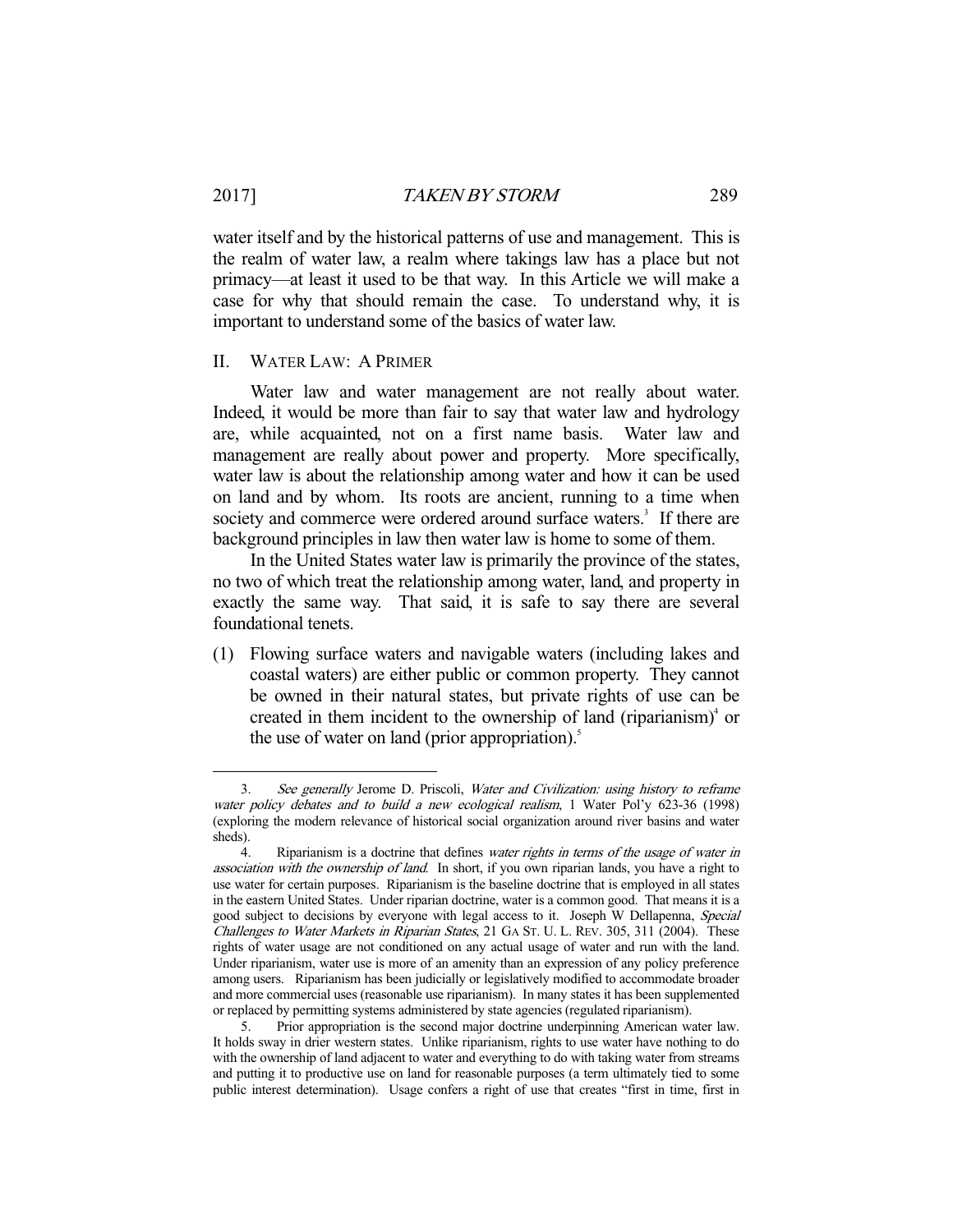- (2) The beds of navigable water bodies are public things, the alienation of which is restricted if not forbidden.<sup>6</sup>
- (3) Private rights in riparian/littoral lands are subject to various express public rights such as those expressed in the federal "paramount interest doctrine,"<sup>7</sup> federal navigational servitude,<sup>8</sup> and state flood control servitudes (e.g., the Louisiana levee servitude that exists in all tracts of land adjacent to navigable streams).<sup>9</sup> In some states it is clear that private rights are subordinate to an overarching "public trust" in water. $10$
- (4) Water is dynamic and so must be the alignment between and among private and public rights. It is a given that floods and storms happen that can rapidly alter streams and coasts. It is also a given that slower chronic forces such as erosion, accretion, rising waters, and subsidence are continually reshaping our waterscapes and landscapes. These can turn land to water and water to land while they redraw and redraw again boundaries and borders in ways that, as a matter of law, alter the ownership and use of land. To accommodate these changes, the doctrines of reliction, dereliction, drain, avulsion, and public trust have been called into play to shape the rights, duties, and expectations of private and public property owners.<sup>11</sup> Most of the time, with the exception of drainage law, these doctrines deal with relatively permanent changes to the land/water boundary.

 Needless to say, this is a dangerously abbreviated treatment of a very complex body of law. However, if this treatment makes the point that, in water law and the federalism laboratory of the states, we have a robust vehicle for dealing with much of the literally and metaphorically

right" priority of use that may be asserted against those who acquire their rights of use at a later time. As is the case with riparianism, prior appropriation does not create a private property right in the water itself, which remains the property of the state.

 <sup>6.</sup> See, e.g., Ill. Cent. Ry. v. Illinois, 146 U.S. 1 (1895); Phillips Petroleum v. Mississippi, 484 U.S 469 (1988).

 <sup>7.</sup> United States v. California, 332 U.S. 19 (1947).

 <sup>8.</sup> See Boone v. United States, 944 F.2d 1489, 1494 (1991); United States v. Willow River Power, 324 U.S. 499 (1945).

 <sup>9.</sup> LA. CIV. CODE ANN. art. 665. For a more detailed discussion of the evolution of this levee servitude, see John A. Lovett, Comment: Batture, Ordinary Highwater, and the Louisiana Levee Servitude, 69 TUL. L. REV. 561 (1994).

 <sup>10.</sup> E.g., Marks v. Whitney, 491 P.2d 374 (1971); Nat'l Audubon Soc'y v. Superior Ct., 658 P.2d 709 (1983). See also Hudson Cty. Water Co. v. McCarter, 209 U.S. 349 (1908); Georgia v. Tennessee, 206 U.S. 230 (1907).

 <sup>11.</sup> See generally State of Nebraska v. State of Iowa, 143 U.S. 359, 360-61 (1892) (holding the boundary follows gradual changes such as accretion but does not follow sudden changes such as avulsion).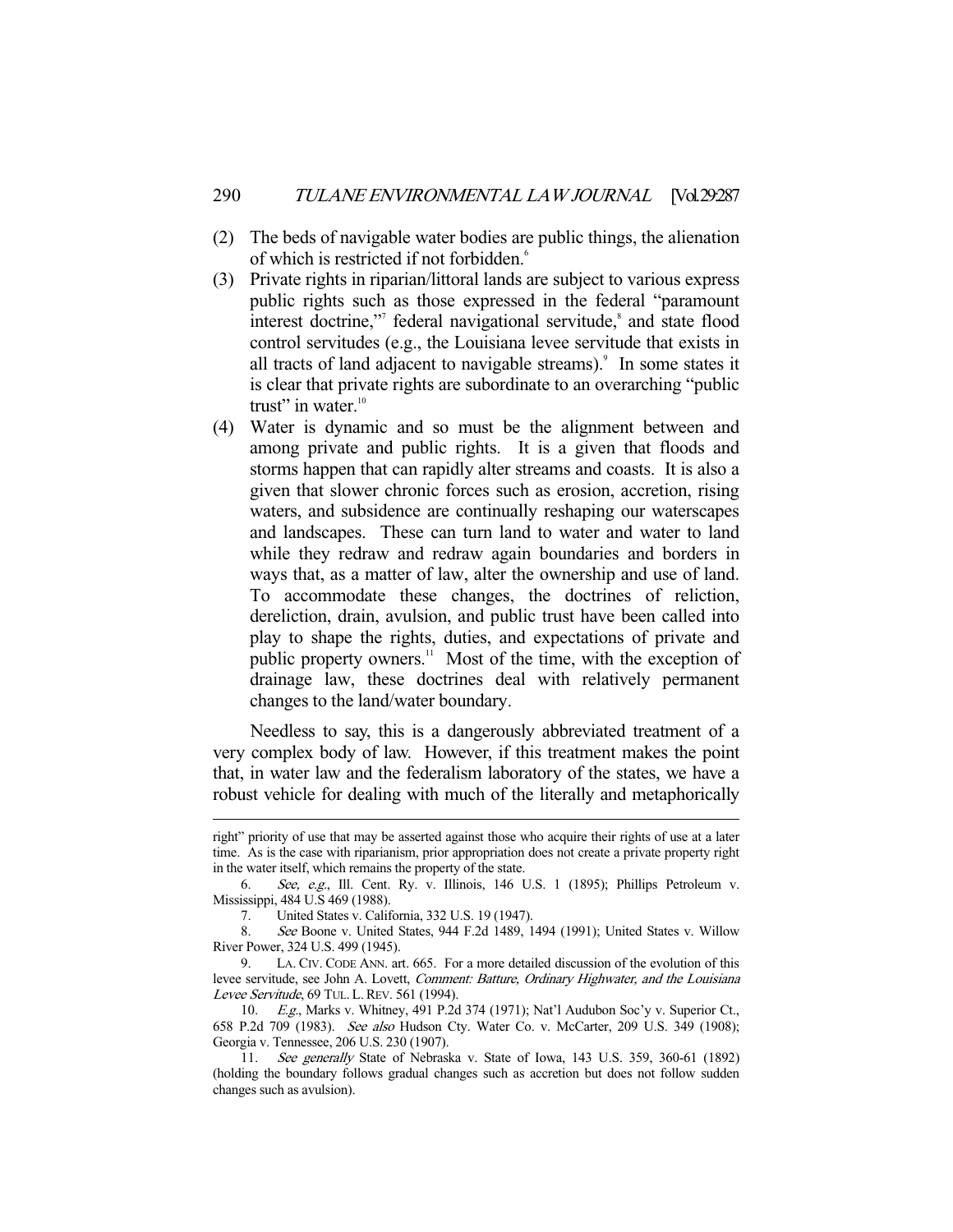fluid boundary between public and private rights without resorting to takings law, then this treatment will suffice and we can move on.

# III. WATER, WATER MANAGEMENT, AND TAKINGS LAW

 The Takings Clause of the Fifth Amendment of the Constitution (and as applied to the states via the Fourteenth Amendment) prohibits the government from taking private property for public purpose without the payment of just compensation.<sup>12</sup> The reason for this is to prevent some people from having to bear alone "public burdens which, in all fairness and justice, should be borne by public as a whole.<sup>"13</sup>

 The determination that a taking has taken place, particularly in the case of flooding, is inherently a case and fact specific matter.<sup>14</sup> The U.S. Supreme Court has made clear that the list of "bright line" rules is small, a list that includes the following:

- (1) Permanent physical occupation of private property by an authorized governmental action is a compensable taking.<sup>15</sup>
- (2) A regulation (or inverse condemnation) that requires a property owner to give up all economically beneficial use of his or her property is a compensable taking.<sup>16</sup>
- (3) Under the "doctrine of necessity," when a government acts to take/destroy private property to prevent an imminent danger and actual emergency, no compensable taking has occurred.<sup>17</sup>
- (4) When a governmental action is covered by "background principles of law," such as nuisance law, its right to infringe on private property without paying compensation is preserved. In short, no compensation is due here or under item three because the government reserved the right to act in those cases when the private property right was created.<sup>18</sup>

 As it turns out, these bright lines are not all that bright, at least where water is concerned. For example, how close a nexus must there be

 <sup>12.</sup> U.S.CONST. amend. V.

 <sup>13.</sup> See Ark. Game & Fish Comm'n v. United States, 133 S. Ct. 511, 515 (2012); Penn Cent. Transp. Co. v. New York City, 438 U.S. 104, 123-25.

 <sup>14.</sup> Ark. Game & Fish Comm'n, 133 S. Ct. at 515; Quebedeaux v. United States, 112 Fed. Cl. 317 (2013).

<sup>15.</sup> Ark. Game & Fish Comm'n, 133 S. Ct. at 515; Loretto v. Teleprompter Manhattan CATV Corp., 458 U.S. 419, 426 (1982).

 <sup>16.</sup> Ark. Game & Fish Comm'n, 133 S. Ct. at 515; Lucas v. S.C. Coastal Council, 505 U.S. 1003, 1019 (1992).

<sup>17.</sup> See, e.g., TrinCo Inv. Co. v. United States, 722 F.3d 1375 (Fed. Cir. 2013); Lucas, 505 U.S. at 1029.

<sup>18.</sup> E.g., Lucas, 505 U.S. at 1027.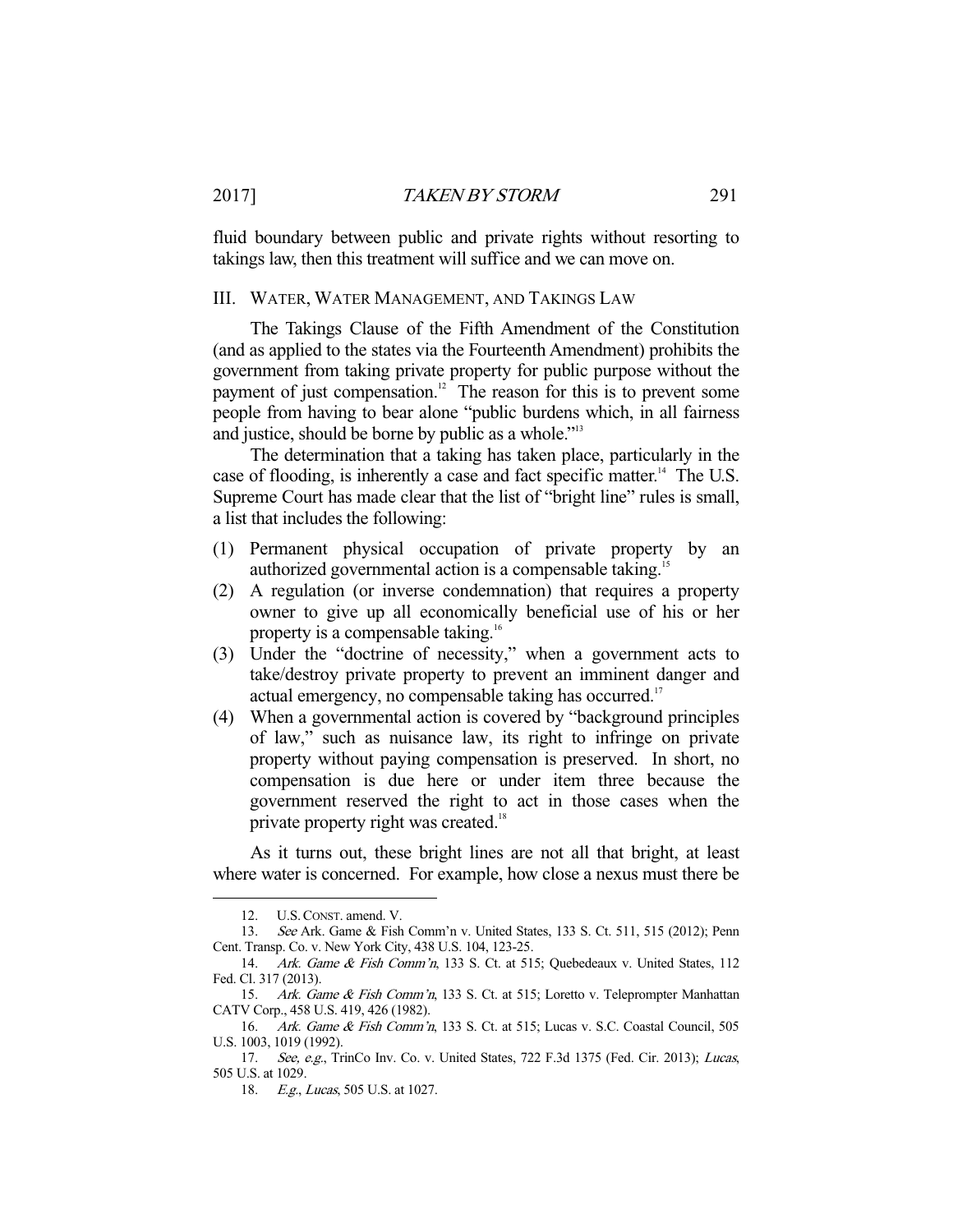between the flooding of a parcel of land and an authorized governmental action to trigger the duty to compensate? Is the flooding of subsided land (as in coastal Louisiana or Norfolk, Virginia) a compensable taking just because lawful land reclamation and groundwater pumping were significant contributing factors? Does it matter that some of those activities have gone on for hundreds of years?

 As a second example, do efforts to counter the effects of sea level rise, climate change, and drought through public works (e.g., reservoirs or land building river diversions) count as acts of necessity? When does the need to act become imminent? And what happens when public works fail? Is the relevant authorized governmental act the initial construction of the project or the failure of government to adaptively manage and maintain the structure to reflect changing knowledge and conditions? We will have to wait for the answers to those questions.

# IV. <sup>A</sup>RKANSAS GAME & <sup>F</sup>ISH COMMISSION V. <sup>U</sup>NITED STATES

 This is a temporary inundation case. The possibility that the federal government might be liable for flood damages under takings theory seemed bleak in 2011 after The United States Court of Appeals for the Federal Circuit reversed the Court of Claims decision in Arkansas Game  $\&$  Fish<sup>19</sup> that found the United States liable for a temporary taking of forest lands caused by induced flooding.<sup>20</sup> According to the Federal Circuit Court, the U.S. Army Corps of Engineers could not be liable for temporary flooding caused by unconventional water releases from the Clearwater Dam on the Black River, or so it seemed until the U.S. Supreme Court weighed in on the Arkansas Game & Fish<sup>21</sup> case in December 2012. The Court changed the landscape for takings claims and, in the process, sent a message about the importance of fully framing cases early. In other words: the case one argues is the case one is stuck with.

 In reversing the Federal Circuit Court, a united Supreme Court rejected a bright line exemption from takings exposure in cases where government action induces temporary flooding.<sup>22</sup> Since this was a departure from or at least a clarification of prior jurisprudence, the case is noteworthy. However, its importance runs deeper, at least where water is involved. The Court's opinion reaffirmed, unsurprisingly, the basic

 <sup>19.</sup> Ark. Game & Fish Comm'n v. United States, 87 Fed. Cl. 594 (2009).

<sup>20.</sup> Ark. Game & Fish Comm'n v. United States, 87 Fed. Cl. 594 (2009) rev'd, 637 F.3d 1366 (Fed. Cir. 2011).

 <sup>21.</sup> Ark. Game & Fish Comm'n, 133 S. Ct. at 515.

<sup>22.</sup> Id. at 522. The decision was 8-0 with Justice Kagen not participating.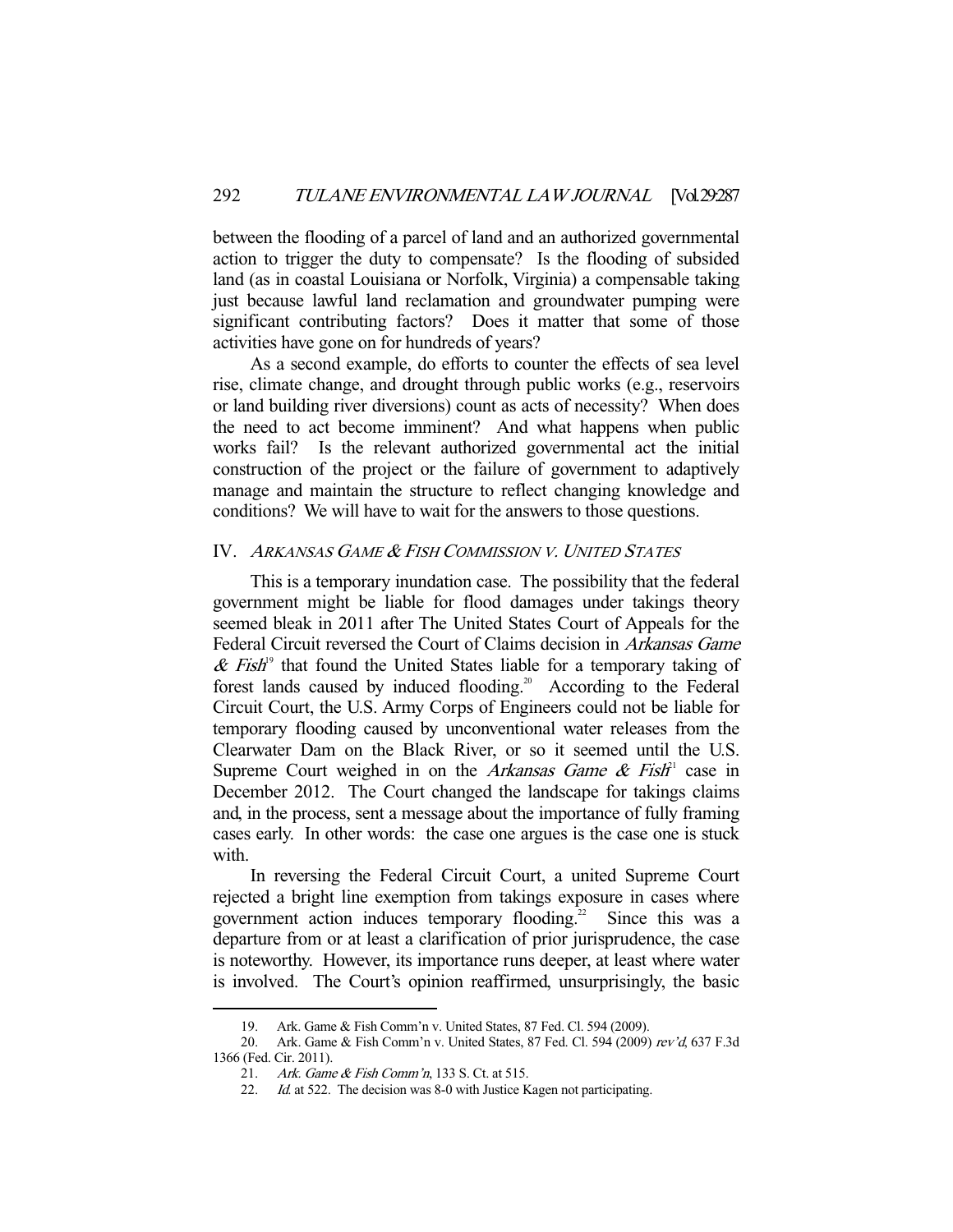elements of a takings claim in temporary takings cases, cases that continue to be heavily dependent on their context. These elements include the following<sup>23</sup>:

- (1) A protectable property right under state law;
- (2) The character of the property and the owner's reasonable investment-backed expectations;
- (3) Foreseeability;
- (4) Causation; and
- (5) Substantiality.

 Of special interest to us are the first two elements. The requirements that there be a protectable property interest under state law and that the character of the property reflects the owner's "reasonable investment-backed expectations" are foundational to the claim. The first is expressly a question of state law, and the second is "often informed by the law of the State in which the property is located."<sup>24</sup> Plainly if one's property right is qualified or subordinate under state law, as it just as plainly can be under traditional water law, it can be decisive as to whether the right has been injured. Yet, as the Court noted, the issues of state law were barely raised by the parties, except for an extensive amicus curiae brief filed by Professors of Law Teaching in the Property and Water Rights Fields.<sup>25</sup> The Court expressly declined to take those matters into consideration, leaving them to the Federal Circuit on remand.

 On remand, the Federal Circuit affirmed the original Court of Claims decision while specifically declining to consider the issues of Arkansas law because they had not been brought up below.<sup>26</sup> So we are left with a decision in which the fundamental issues of the character and nature of the property right at issue and the nature and extent of the investment-backed expectations were finessed away, left to a notice pleading level<sup> $27$ </sup> of development. If this approach extends beyond this case, it will not be a good thing.

 Subsequent rulings from the Court of Claims reinforce the vulnerability of the federal government to takings claims resulting from flooding induced by governmental projects and actions. This brings us to our next case.

<sup>23.</sup> See St. Bernard Par. Gov't v. United States, 121 Fed. Cl. 687, 719-720 (2015) (citing Ark. Game & Fish Comm'n, 736 F.3d at 522-23).

<sup>24.</sup> Ark. Game & Fish Comm'n, 133 S. Ct. at 522.

<sup>25.</sup> *Id.* at 522, note 1.

 <sup>26.</sup> Ark. Game & Fish Comm'n v. United States, 736 F.3d 1364 (Fed. Cir. 2013).

 <sup>27.</sup> Bell Atlantic Corp. v. Twombly, 550 U.S. 570, 570 (2007).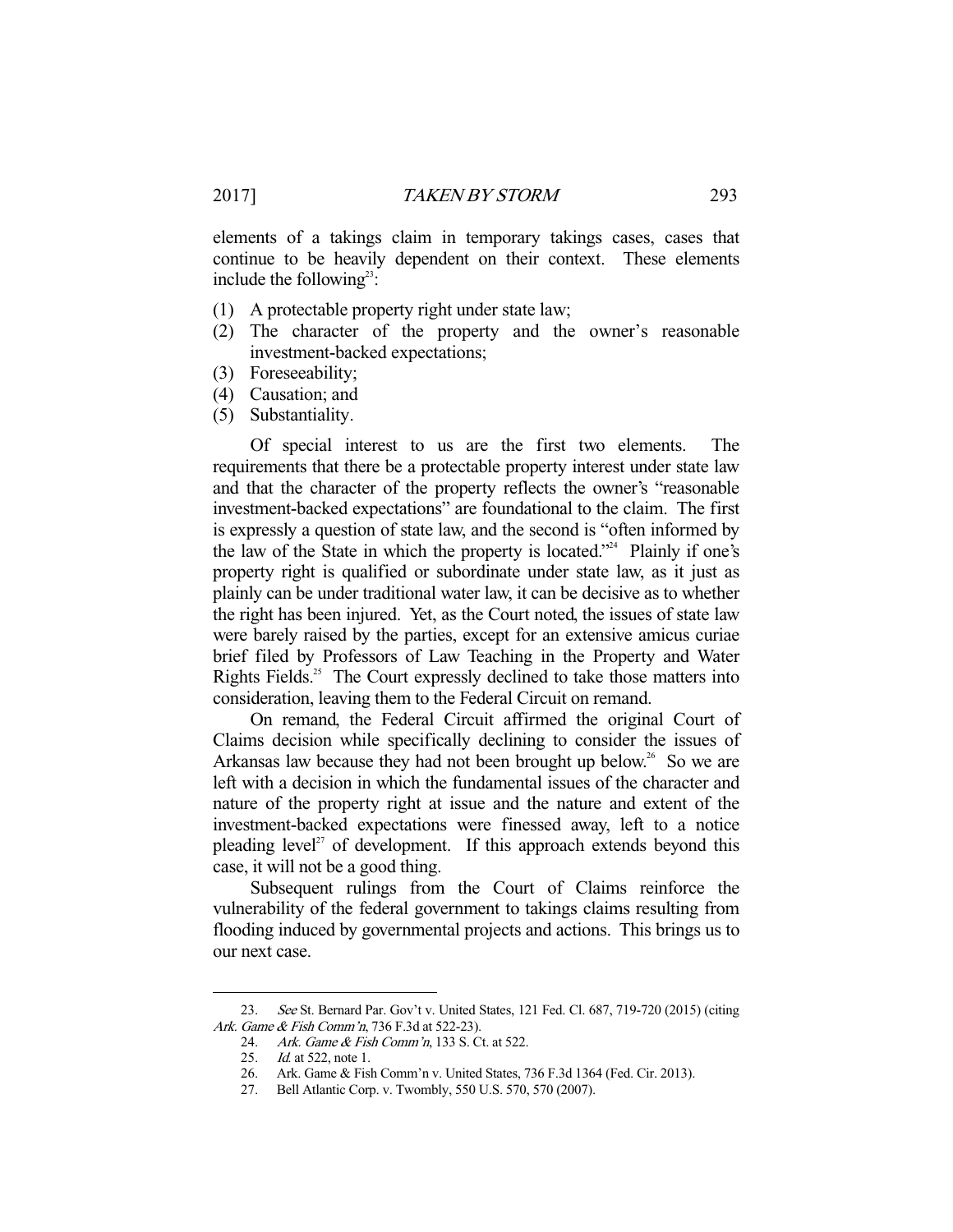#### V. <sup>S</sup>T. <sup>B</sup>ERNARD PARISH GOVERNMENT V. <sup>U</sup>NITED STATES

 This is a 2015 Court of Claims temporary inundation case, stemming from the flooding associated with Hurricane Katrina in 2005. It is a prime example of a disaster-driven taking claim. To oversimplify, this case was brought by persons who were flooded when the federally designed and constructed levees and floodwalls were overwhelmed and failed. Central to the case is the claim that the flooding was entirely foreseeable, a fact relevant to both the governments exposure and the reasonable investment-backed expectations of the property owners.

 Holding the federal government liable for damages stemming from its water management efforts has never been easy. It has been broadly shielded by legal immunities, servitudes, and defenses to the point that accountability and recourse have been left to the political sphere.

 For a short while it appeared that there was a prospect for  $accountability<sup>28</sup>$  through tort law when a District Court opinion in favor of flood injured plaintiffs was upheld by the Fifth Circuit Court of Appeals.<sup>29</sup> The Fifth Circuit abruptly vacated that opinion and ruled in the opposite direction effectively shutting that door.<sup>30</sup>

 The prospects were bleak for finding the federal government liable for any of the devastation it helped author through the design and maintenance of the levee and navigation canal system around New Orleans. Then came the decision of the Court of Claims in St. Bernard Parish Government v. United States. In a decision rooted both in the Arkansas Game & Fish and the fact findings developed in the tort litigation, $31$  the Court of Claims found that the federal government was liable for taking the property of the plaintiffs.

 This opinion is particularly illuminating because it walks through the facts and the elements of a temporary taking with refreshing clarity. This is particularly the case on the issue of foreseeability. In the case of a temporary taking, it is essential that the invasion of the property be intended or foreseeable if the government is to be found liable. The flip side of that coin is that if flooding was so foreseeable should it be

 <sup>28.</sup> Some even speculated about the opening of flood gates of governmental exposure. See Rob Young & Andrew Coburn, Guest Opinion, Ruling Scapegoats Corps for Flooding, TIMES-PICAYUNE (Nov. 25, 2009), http://www.nola.com/opinions/index.ssf/2009/11/ruling\_ scapegoats\_corps\_for\_fl.html.

<sup>29.</sup> Robinson v. United States (*In re* Katrina Breaches Litig.), 673 F.3d 381 (5th Cir. 2012).

 <sup>30.</sup> Robinson v. United States (In re Katrina Breaches Litig.), 696 F.3d 436 (5th Cir. 2012).

 <sup>31.</sup> See Robinson, 673 F.3d at 384; St. Bernard Par. Gov't v. United States, 121 Fed. Cl. 687, 719-20 (2015).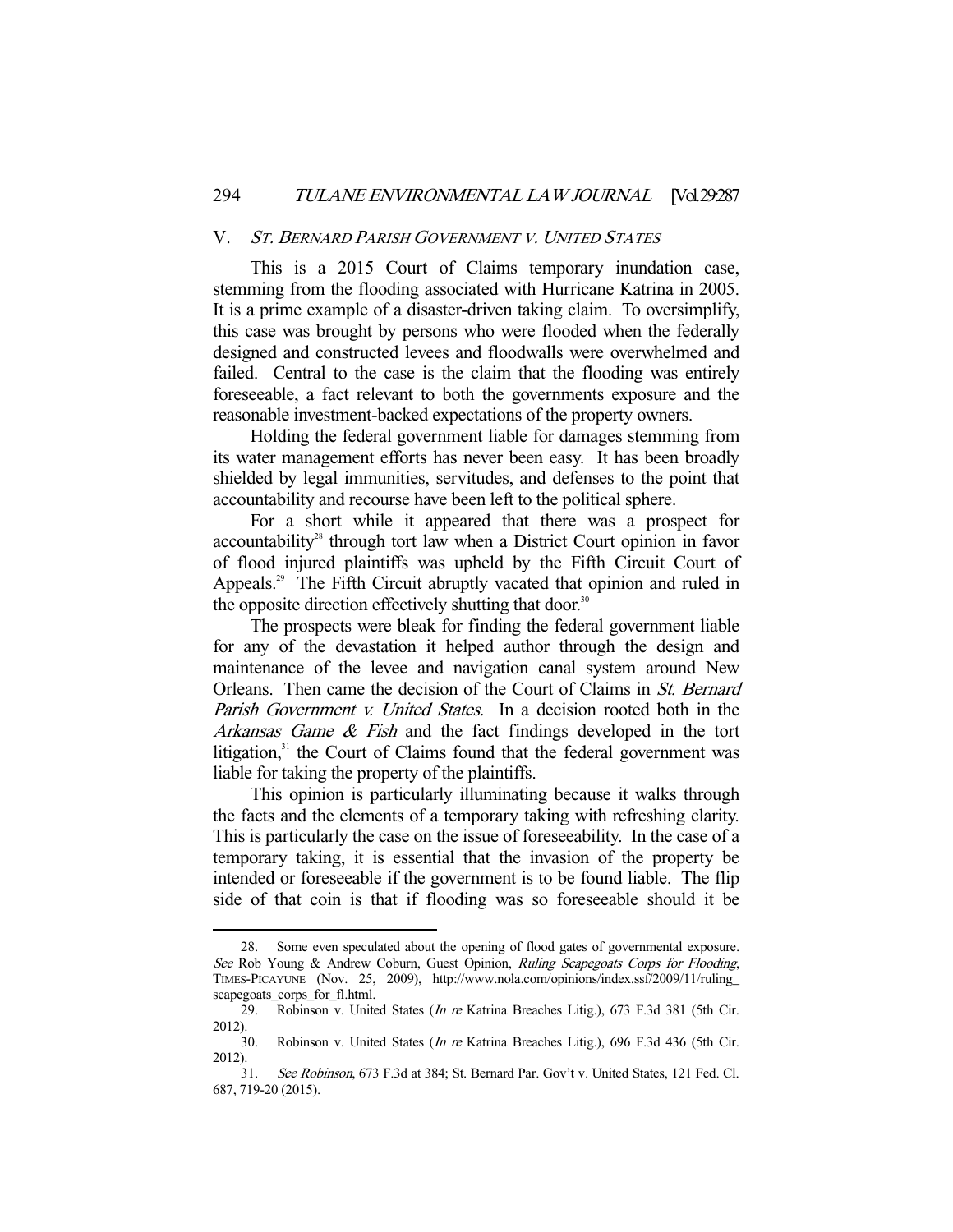something the property owners should have expected. We will deal with latter point first.

 New Orleans has always been flood prone and always will be, with hurricanes being just one of the sources. In defending against the suit, the federal government argued that, especially following Hurricane Betsy in 1965, the risks of living in a coastal flood plain were well known. But knowing there are risks is not the same thing as knowing there are specific risks, and the Court of Claims concluded that the risk of flooding had changed significantly from that which shaped the plaintiff's reasonable investment-backed expectations. Importantly, the Army Corps of Engineers was found to have been responsible for shaping those changes. The court pointed to two specific factors. The first was the hurricane levee system Congress directed the Corp to build following Hurricane Betsy. The Corps represented that system as being a "protection" system, but time and improvements in hurricane science had rendered the "protection" less robust and more problematic—changes the community had not been advised of.

 The second factor was that although flooding is a fact of life, the flooding following Katrina's breaches was not comparable to the flooding they had experienced before (citing *Arkansas Game & Fish*). With respect to what the Corps foresaw, the Court focused on the consequences of the Mississippi River Gulf Outlet (MRGO), a shipping channel dredged and maintained by the Corps (albeit at the behest of locals). Citing reports dating to the late 1950s, the court found that the Corps knew that the channel was degrading the wetland ecosystem and the storm buffering it provided. It also found that the Corps knew that erosion was widening the MRGO and that combination of levees and channels created a "funnel" that conveyed storm waters into St. Bernard Parish. In the court's mind, this translated into foreseeing the risk of flooding that actually occurred in 2005. Just what the Corps could have done, or been allowed to do, with this knowledge is not really explored by the court because that is largely a matter of its project authorizations and budget, matters controlled by Congress and federal budgeters. Nonetheless, the court's message seems to be that foreseeability is not measured exclusively at the time the act is authorized.

 This is not likely to be the last word on this case, but at the least, it demonstrates how takings cases are sensitive to their facts. It also may indicate a greater willingness by the courts to finding takings in cases where the extent and nature of the damage begs for some sort of accounting.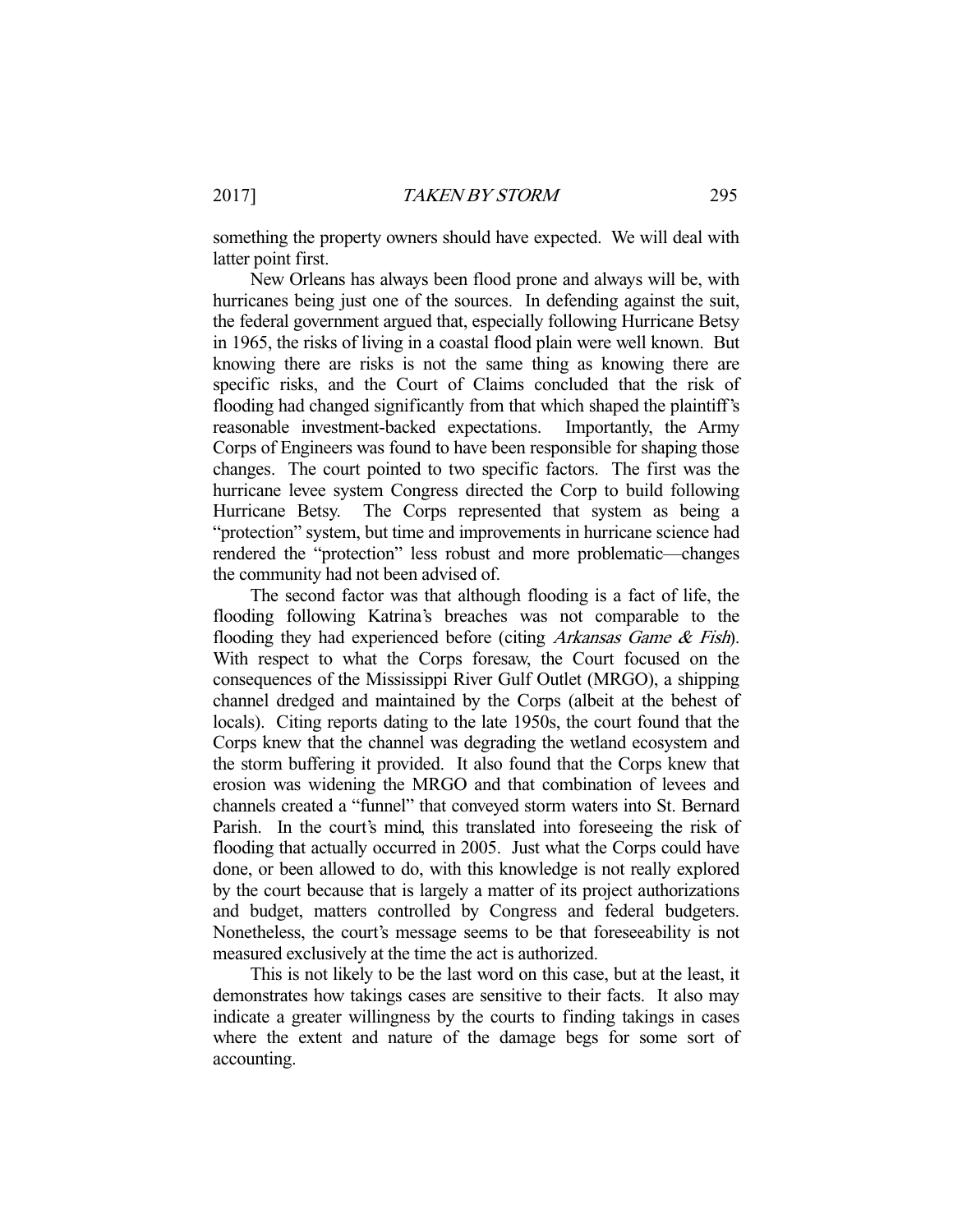# VI. COASTAL COLLAPSE, SEA LEVEL RISE, AND TAKINGS

 Up to this point, all of the takings cases we have discussed involved temporary and/or acute events. However, what happens when private land becomes open navigable water from chronic and (mostly) permanent forces such as sea level rise, erosion, or subsidence? And does it matter that at least some of the private land loss is induced by human actions? Such a case could be complicated if it occurred in a state like Louisiana where the ownership of subsurface minerals are linked to the ownership of the surface, thus triggering a shift in potentially high value mineral rights from private to public hands. These are not just questions for classrooms and coffeehouses, they are the subject of lawsuits now in the courts.<sup>32</sup>

 At least one such case has been brought by landowners who once owned land in coastal Louisiana but who have seen those lands become part of a coastal system of bays that are claimed by the State of Louisiana as navigable sovereign waters. Under normal Louisiana water law, the state automatically takes ownership of navigable water bottoms and not incidentally the minerals (oil and gas) beneath them.

 The premise of the case is that sea level rise, land loss, and erosion, which have claimed their lands, are not naturally caused; that the state has effectively taken their property without any due process or compensation; and that the state is receiving oil and gas royalties that should be going to the plaintiffs. If this case goes forward on its merits, it will have to clear significant evidentiary, timing, and legal hurdles. But this case illustrates and connects to many issues facing Louisiana's coastal restoration and protection efforts, the state's limited budget, and the very nature of property in the face of climate change and sea level rise. However, many of these issues are not isolated to Louisiana. Indeed, when one considers how much stands to be lost in coastal regions to sea level rise, the only surprise would be for the largest transfer of private property into public hands in our nation's history to go unchallenged.

 Specifically, plaintiffs in the case are seeking ownership of and royalties from approximately forty acres that were once land but are currently under the sea. They claim these are due to them because their land disappeared as a result of shell dredging, canal construction, and other water management activities—not because of natural forces. Additionally, these were not state activities but activities of other private actors that may or may not have been regulated by the state.

<sup>32.</sup> See, e.g., Miques v. State of La. & Petroquest Energy, LLC, filed in December 2014 in the 15th Judicial District of Louisiana (Vermilion Parish), Docket 99694.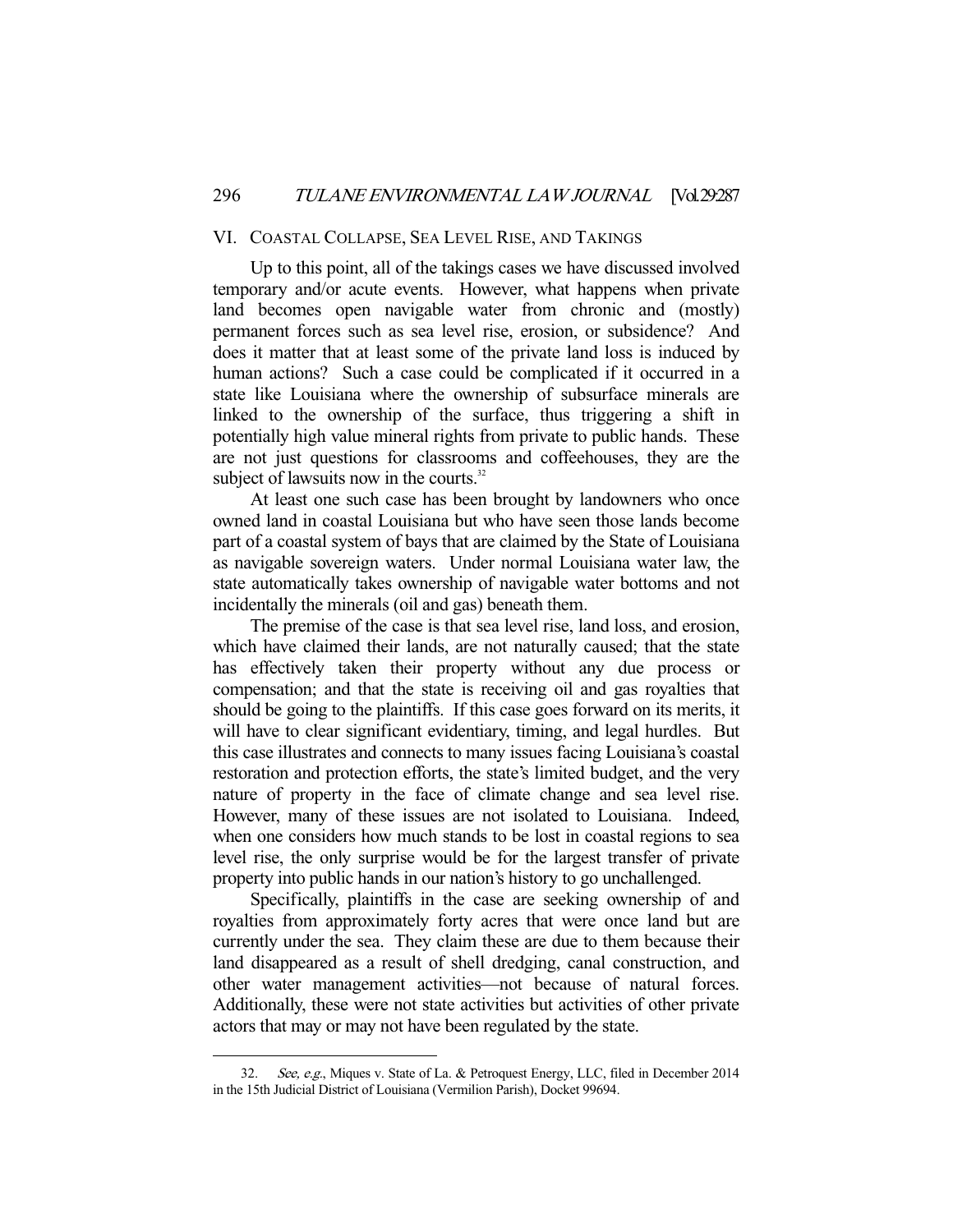# 2017] TAKEN BY STORM 297

 At the heart of this case is a basic tenant of Louisiana property law—waterbottoms under navigable waters are owned by the state as public things on behalf of the people of Louisiana.<sup>33</sup> This applies in both riparian and littoral situations. For riparian owners, part of the bargain of having riparian rights is an inherently mobile property boundary at the bank of the navigable stream. And, although a stream can erode the owner's property away, it is just as likely to add to the riparian's property through alluvion or dereliction. $34$  So, for these properties, the boundary has simply never been fixed. Admittedly, the littoral landowner, unlike the riparian landowner, cannot add to their property via alluvion or dereliction, $35$  and so they do not enjoy the "even odds" like a riparian might, but it does not change the fact that their littoral property boundary was never set in place.

 In order to have a successful case, plaintiffs need the court to declare a fundamental element of water law—that the bed of navigable waters is owned by the state—is unconstitutional and to use the greatly expanded concept of takings forwarded by the Court of Claims in the St. Bernard Parish case. The plaintiffs claim an interest in promoting judicial efficiency.

 Such cases will take disaster takings to new place, but with projections for sea level rise and induced subsidence being what they are, they are worth taking note of because they bring the matter of disaster takings to the table in full and reveal the importance of recognizing the line between water law and takings law.

# VII. DISASTER TAKINGS: A QUESTION OF EXPECTATIONS OR PROPERTY LAW?

 We know this much: Storms, sea level rise, and changes to our nation's water resources are going to move the boundaries between land and water and what is public and private. Oftentimes, these changes will come to notice as the result of a disaster, human, or natural. Specifically, some of this will be directly induced by human actions, some will be only indirectly induced by human actions, and some will be entirely natural. Regardless of the cause, it is increasingly likely that some governmental program or action will be implicated. That is the legacy of the growth of governmental involvement in water management and use that our nation has seen over the past 100 years. Does that change what

 <sup>33.</sup> LA CIV.CODE ANN. art. 450.

 <sup>34.</sup> LA CIV.CODE ANN. art. 499.

 <sup>35.</sup> LA CIV.CODE ANN. art. 500.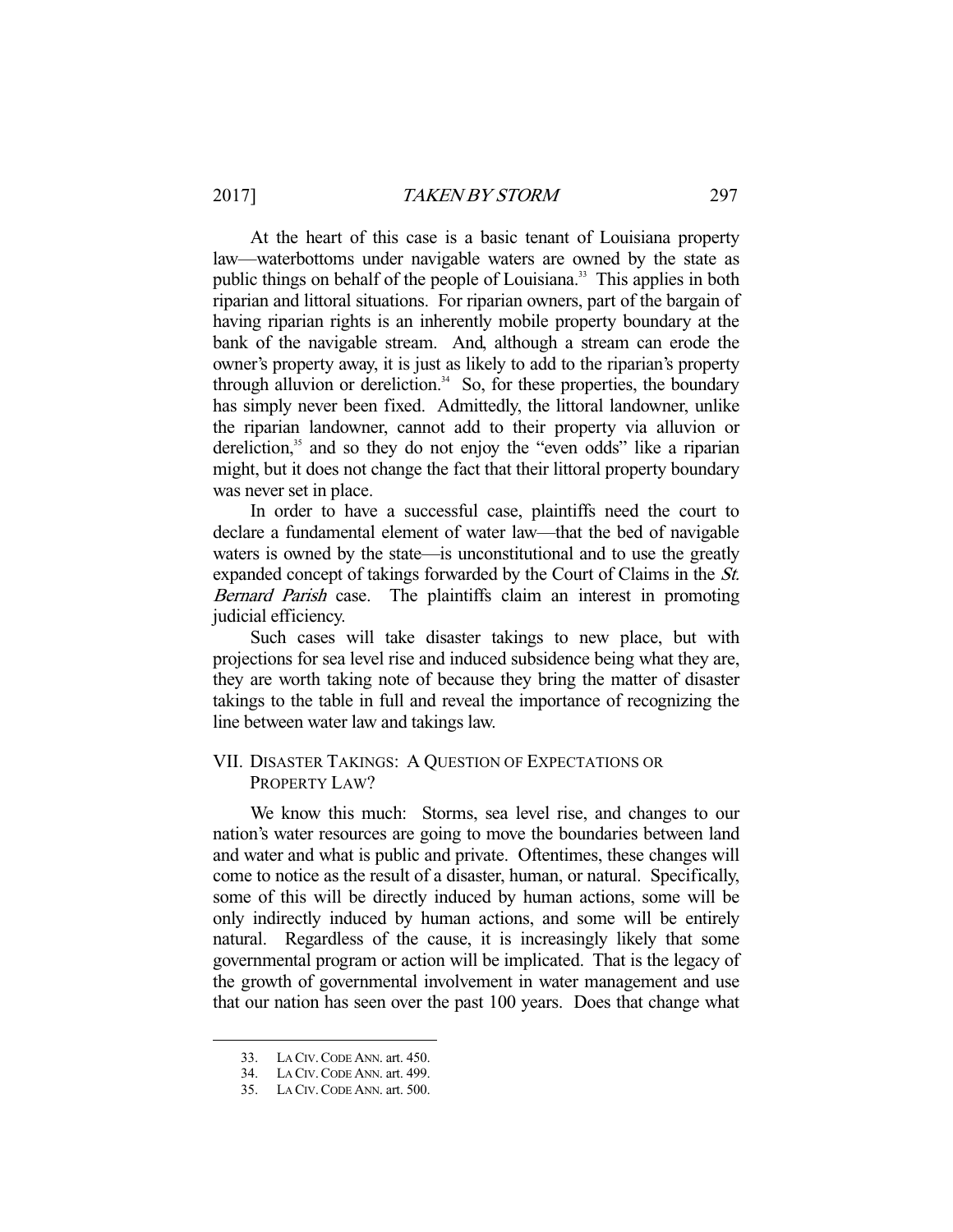was once accepted as part of the natural dynamics of water and land governed by water law into takings? Have our expectations of tamed waters and storm protection changed the rules of the game? Despite what some of the cases discussed earlier might suggest, we do not believe they have or should. The rules governing erosion, reliction, avulsion, accretion, and alluvion are flexible and long standing for good reasons. They were developed to accommodate both natural changes and induced ones. They are rooted in the practical reality that to live near water is to live dynamically. They are also rooted in the practical necessity that navigable waters and their bottoms be owned as public things to accommodate the public and the nation's needs. The central expectation where water is concerned is to expect change. When a river changes course, there needs to be quick certainty about who owns what. That is foundational to water law. To be sure, that expectation has limits and does not cover negligence or the intentional flooding of private property to create a reservoir, canal, or the like, but that does not negate the role of water law in the broader fields of property law and takings law.

 Specifically, it is one thing to find the government liable for a taking when it intentionally floods land for a reservoir, but it is quite another to hold government liable for a taking when seas rise, land sinks, or when a levee is overtopped or fails. Those are all foreseeable events but that does not make them the intended or foreseeable consequences of a given state action. Relative sea level rise in Louisiana is perhaps the best example of this.

 Much of the land in the lower third of Louisiana is the product of rivers building, sculpting, and then abandoning land. It is not so much a place as it is a process—a process of land being built and then destroyed. To make the area livable and exploit its riches, at least by European standards, it was essential to wall the land off from the river and to tame the waters. This is a background principle of our law and our society. Whether it was a good idea or whether its impacts were understood at the time is beside the point. The authors of those actions were initially not the national government or state government, though they were without doubt supportive. Most of the early levees and drainage canals were the work of private landowners and local governments and were intended to carve developable land from a landscape that was hardly land in the conventional sense. By the late nineteenth and early twentieth centuries, the impacts were clear—the delta was dying.<sup>36</sup> Land was yielding to

See, e.g., E.L. Corthell, The Delta of the Mississippi River, 7 NAT'L GEOGRAPHIC MAG., 1897, at 351; Percy Viosca, Jr., Louisiana Wet Lands and Value of Their Wild Life and Fishery Resources, 9 ECOLOGY 216, 229 (Apr. 1928).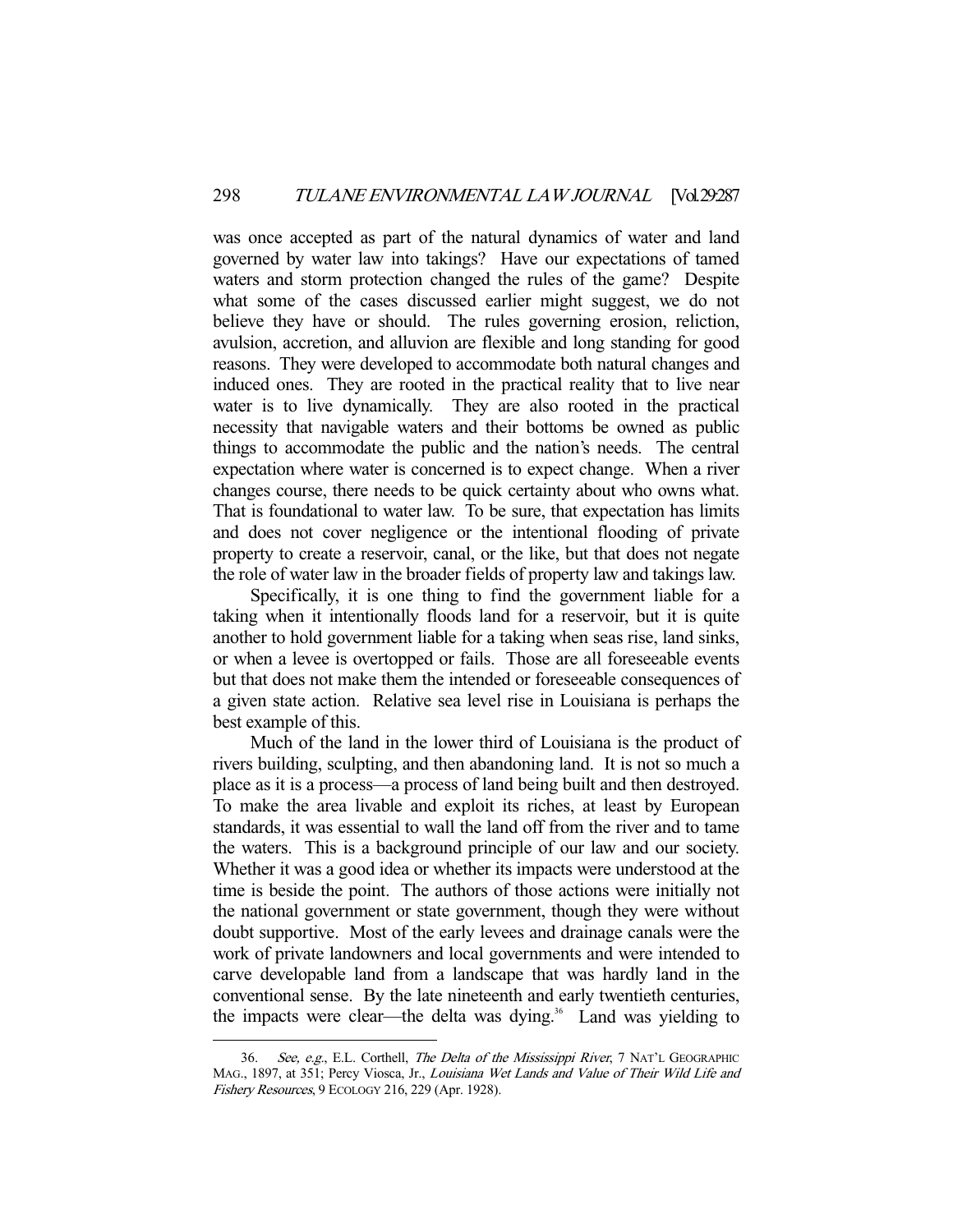water and not being replaced by new land. The culprits in this story are natural—erosion, storms, compaction, subsidence, and sea level rise and human inflicted—induced erosion, induced compaction, induced subsidence, induced sea level rise, salt water intrusion, dredging, and the disconnection of the land building rivers from their flood plains. The result has been the destruction of over 1.5 million acres of land, land that once was subject to private ownership that is now a water bottom and subject to ownership by the state. Has there been a shift of the land/water boundary? Yes. Has private land been inundated? Yes. Does the state now own what was once private land? Yes. Has there been a taking? We would argue that there has not been, at least in most cases. First, cases like these are well within the scope of dynamic property rights covered by state water law, so much so that they might even be considered background principles of law. Water law acknowledges that boundaries can shift slowly, suddenly, and repeatedly and that they can injure or benefit any number of private and public persons. These are not so much cases of public versus private rights as they are about balancing the relative interests and expectations of riparian and littoral property owners and users.

 Second, impairments of private property rights from chronic and acute natural events are particularly ill suited to takings analyses. There are several explanations for that including the general remoteness of natural events from identifiable governmental actions. This is true even acknowledging the profound degree to which our waters are managed and manipulated by governmental actions and governmentally permitted actions. Indeed, when a natural event is tinged by such a plethora of human and governmental factors, it is extremely difficult, if not impossible, to say that the natural event (flood, storm, drought, sea change) was the intended or foreseeable result of an authorized governmental act, a connection that is essential at least for temporary or regulatory takings.

 The difficulty is knowing which category of taking one is talking about. Takings jurisprudence likes to draw lines between permanent and temporary governmental occupations of private property and between physical and regulatory impositions on private property rights. Water, even thoroughly managed water, tends to have a mind of its own and to work in ways that are both continuous and episodic. Consider again the example of coastal Louisiana. Sea level rise, erosion, subsidence, compaction, and sediment starvation had gradually turned over 1.5 million acres of south Louisiana wetlands into water (largely tidal) over the twentieth century. Some of that was natural, much of it was induced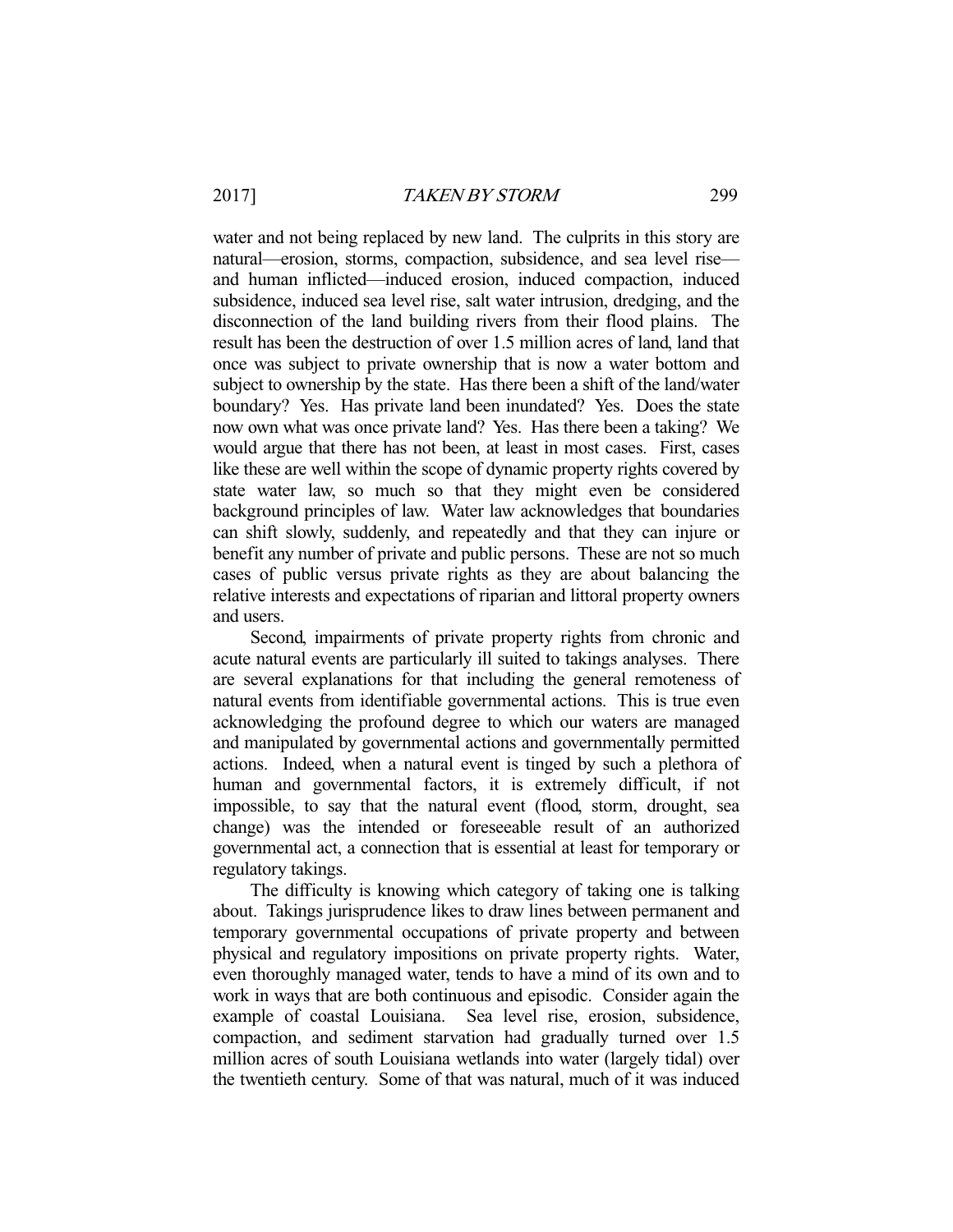or accelerated by scores of private and governmental actions, some dating back to colonial days. On the other hand, Hurricanes Katrina and Rita alone changed more than 210 square miles of land into water in 2010.<sup>37</sup> Most of this was unintended, and almost all of it was foreseeable. It has been in progress for centuries, and the inundation usually begins with temporary and hard-to-measure episodes and progresses until the land is gone. For most of the past half century, the bulk of the public and private actions that are contributing to the loss of land to water have been subject to regulatory oversight and public exposure by way of laws such as the National Environmental Policy Act, the Rivers and Harbors Act of 1899, the Clean Water Act, the Coastal Zone Management Act, and Louisiana's Public Trust Doctrine.

 The tragedy of those laws is that they have done so little to abate the collapse of the coast. What they have done, however, is inform the public and government, if they cared to pay attention, about what is happening in our coast and what is happening to it. Within some limits, they also afford an opportunity for concerned persons—including property owners—to challenge those acts and permits. Few ever did, a fact that has to factor into the economic expectations of anyone who owns or holds property here.

 These several factors combine to make rejecting background principles of law and applying takings law to water overly burdensome. The multitude of intertwined causes for coastal land loss—from chronic to acute, from local to global—make proving causation nearly impossible. The location, such as in the coastal Louisiana example, is often remote, and so the timing of the taking or occupation is not readily apparent. The burden on the court system would greatly increase as well. In most cases, with the movement of the waterline moves the property line, and there is no need to involve the judicial system. Any move away from water law's background principles creates the need to prove in court these very difficult and technical facts of timing and causation. Given the climate change projections for the rest of this century, the sheer volume of these cases that could follow is staggering enough to imagine court systems completely overloaded with these water-based takings claims.

 <sup>37.</sup> John A. Barras, Land Area Changes in Coastal Louisiana After Hurricanes Katrina and Rita, in U.S. Geological Survey, Science and the Storms: The USGS response to the Hurricanes Land area change in coastal Louisiana after the 2005 hurricanes—a series of three maps: U.S. Geological Survey Open-File Report 06-1274 (Oct. 1, 2006), https://pubs.usgs. gov/circ/1306/pdf/c1306\_ch5\_b.pdf.